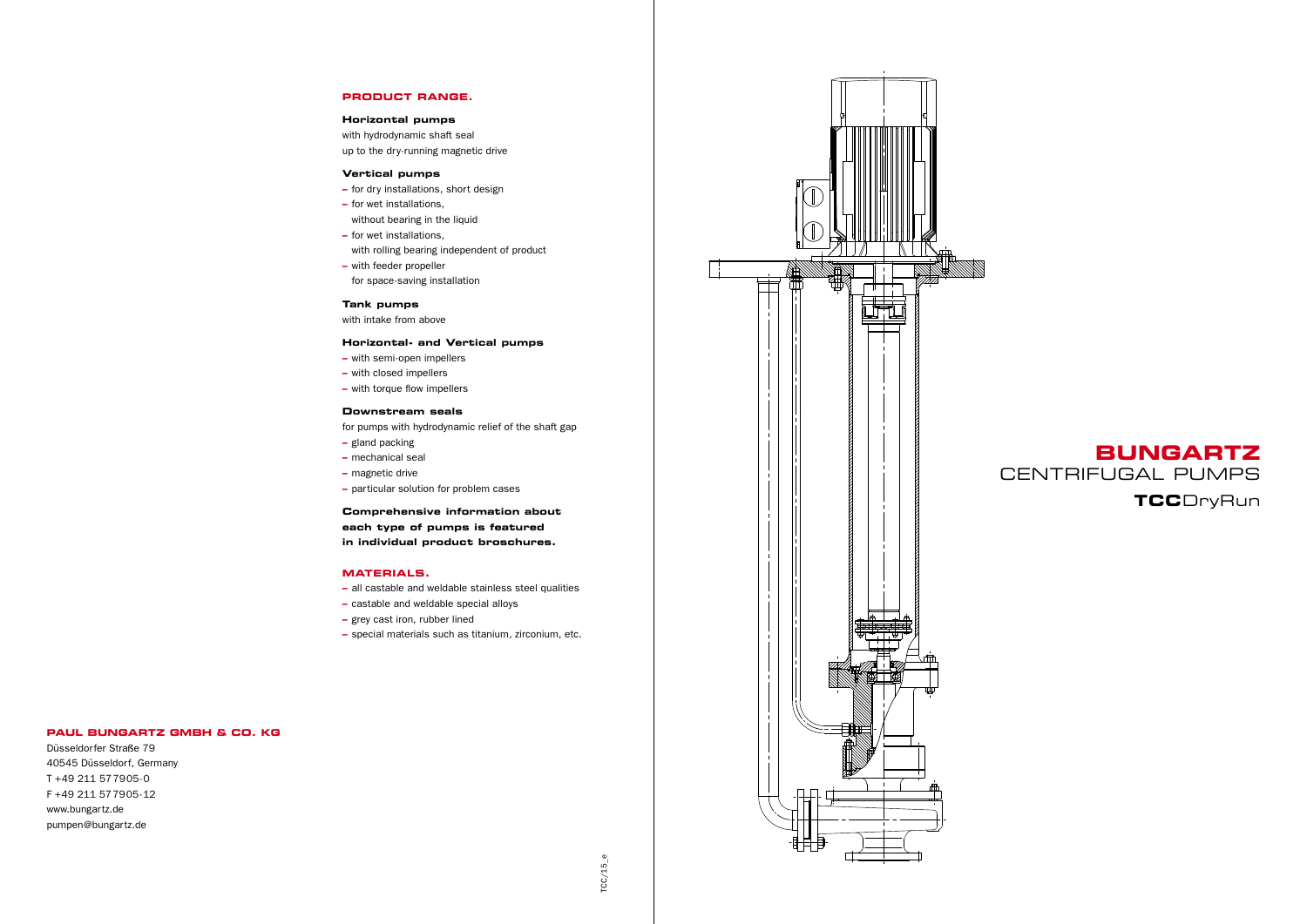## **Fully capable.**

# **The dry-running submerged pump**

**TCC**DryRun**.**

**2 3**

## **Application areas.**

**–** for chemical liquids from tanks and containers, where the escape of product gas is undesirable

- **–** for chemical waste water with solid fractions
- **–** for replacing submerged pumps with slide bearings that suffer frequent bearing damage
- **–** for boiling-sensitive products such as hot water
- **–** for applications where the residual draining of vessels is desired
- **–** for gaseous media

## **Advantages.**

- **–** safe to run dry, because seal and bearing are independent of the pumping medium
- **–** no product-lubricated bearings
- **–** high submersion depths with few bearing points
- **–** depressurised, frictionless and robust sealing system
- **–** self venting
- **–** modular series
- **–** maintenance-free for 3 to 5 years
- **–** low life-cycle costs
- **–** minimal monitoring required due to intrinsically safe design

this is that the rolling bearings have a sufficient minimum load at all times – even when there are no hydraulic forces, e.g. in the event of dry running. A further special feature is the robust shaft sealing system, which utilises lip seals. These are arranged back-to-back with a sealing gas isolation, which likewise facilitates total dry running, independent of the product.

The sealing gas isolation ideally uses an inert gas such as nitrogen. This creates an extremely clean and oxidation-free environment for the rolling bearings. Experience with the existing series MPAT, MPCV and MPCH has shown that an extended bearing life of over 50,000 hours is realistic.

Furthermore, the inert gas isolation allows safe use in potentially explosive atmospheres. Furthermore, the parameters for gas pressure and gas flow rate allow the condition of the shaft seal to be monitored.

The idea of a high-performance submerged pump is not new. Back in 1997, Bungartz developed the magnet-coupled product series with the MPAT submerged pump, and then the MPCH horizontal pump. Pumping toxic, sometimes boiling products with high solid contents: that was a real challenge. Their use in refinery slop tanks was a demanding task, for example. The pumps used previously mostly failed due to their excessively sensitive slide bearings. The next stage, the MPATAN, solved this problem. The pump is safe to run dry, and can take any type of pumping medium. This is because the magnetic drive runs separately from the pumping medium in a nitrogen atmosphere, and the compensation line returns any steam and gas fractions back to the gas space in the tank.

So far, so good. Except for the fact that magnetic drive pumps have higher costs. Further developments produced a universally applicable series. The aim here was to generate high flexibility through the use of interchangeable, case-specific hydraulic systems. It is not only just as reliable, but is also qualified for additional industrial applications. This is the **TCC**DryRun. The innovative concept for this submerged pump is based on the tried-and-tested DryRun technology invented by Bungartz. Pumps thus equipped are one hundred percent safe to run dry. They have axially pretensioned, grease-lubricated rolling bearings. The result of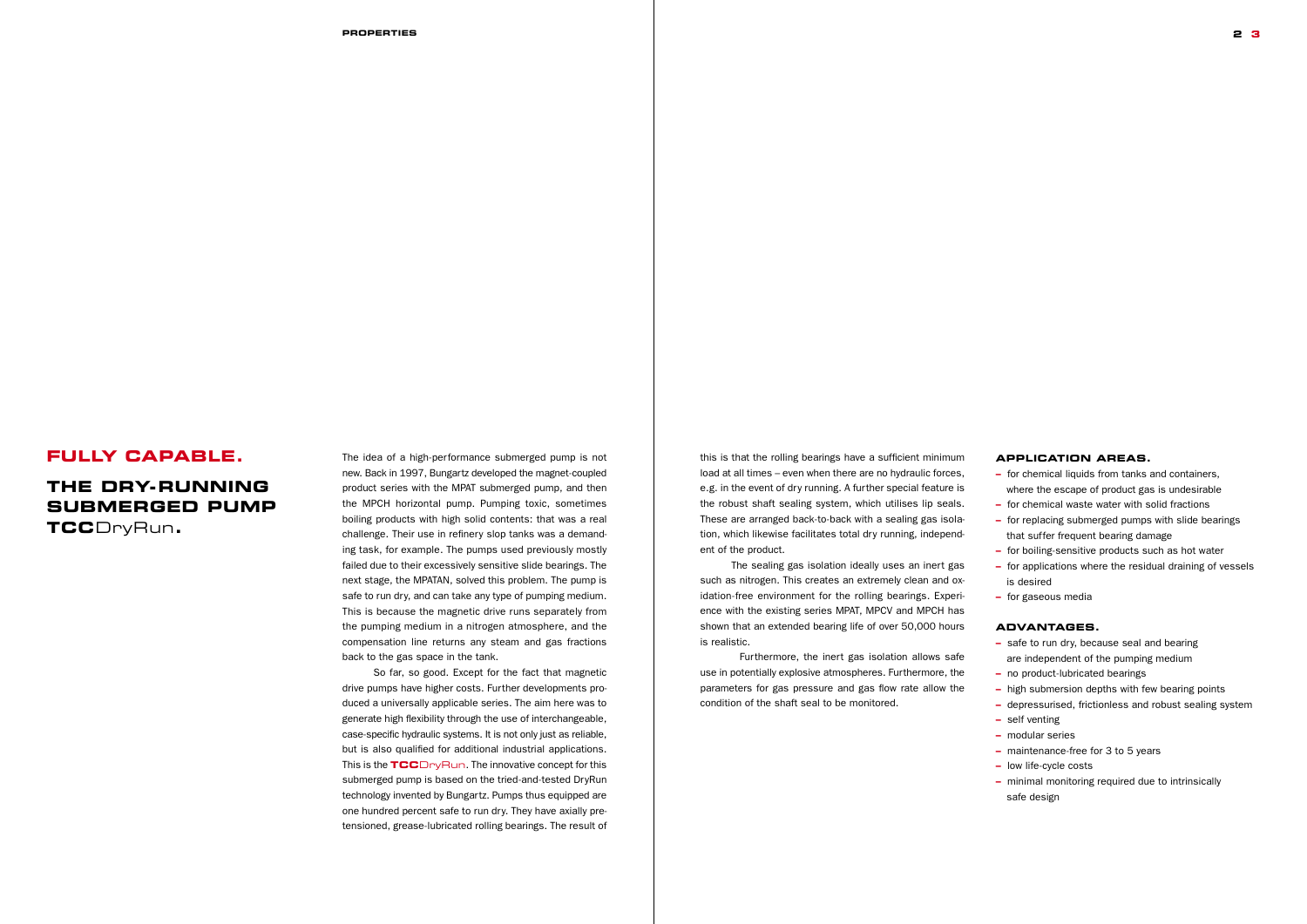**Sealing concept**



# **Closed today.**

# **The dry-running lip seal.**

**4 5**

The innovative seal of the **TCC**DryRun is a shaft seal consisting of multiple frictionless components. Its intelligent individual components guarantee the very highest levels of safety and reliability. Back vanes on the impeller, a labyrinth and anti-siphon holes reduce the shaft gap pressure to equal the pressure inside the tank. As a result of this, only low sealing pressure and a low sealing gas flow rate are required. The gas isolation creates a protective atmosphere upstream of the shaft seal. This means that product gases, liquid and solids cannot get too close to the lip seal. Thanks to its special surface-pressure balance, the operation of this seal is completely frictionless. If a fault nevertheless somehow occurs, it reacts instantly and closes like a valve – but only then.

The faultless operation of the seal is indicated by the sealing pressure and sealing gas flow rate of the sealing gas system. Bungartz can include this system in the delivery if required, and installs it directly on the support plate.

### **Mode of operation.**

**–** with minimal sealing gas isolation

- **–** sealing gas consumption varies between 20 and 50 Nl/h depending on application, at a sealing gas pressure approx. 3 bar above the intakte pressure
- **–** safety through monitoring of sealing gas flow rate and pressure



The design of the lip seal resembles the gas-lubricated double mechanical seal. Its advantage in comparison, however, is the robust design, which can tolerate operating faults such as sealing gas failure. While the double mechanical seal fails after a few seconds, the new shaft seal will even survive half an hour of operation without sealing gas. The monitoring can be performed in the same manner as for the double mechanical seal.

German certifying organization, TÜV identified only minimal leakage values by means of a helium leak test. The seal can therefore be categorised as technically leakproof.

If – contrary to expectations – problems occurred in the area of the bearing or the seal, they would immediately become apparent. This is because the higher nitrogen consumption is immediately displayed on the flow meter. A drop in sealing pressure indicates a malfunction of the lip seal. The operation of the pump can then safely be stopped. Once it has been ensured that the sealing gas is flowing again after the malfunction, the pump can continue to be operated in total safety until the next scheduled stoppage.

**Sealing gas supply**  for bearing and sealing unit

Sealing gas supply outside the vessel

Sealing gas

 $\bullet$ 

e e de la construcción de la construcción de la construcción de la construcción de la construcción de la construcción de la construcción de la construcción de la construcción de la construcción de la construcción de la con

∕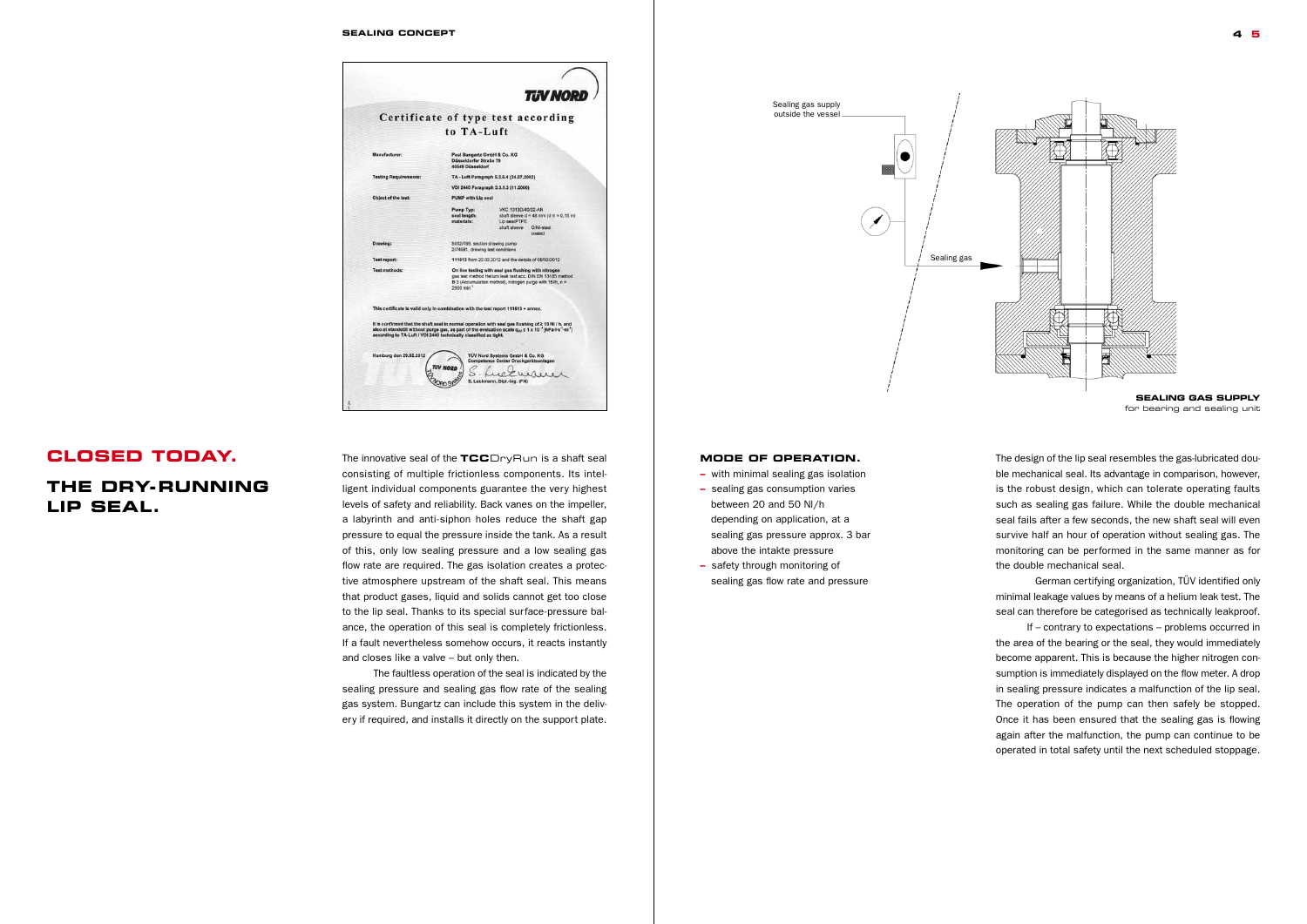#### **Design 6 7**

The special feature of the **TCC**DryRun: submerged pump is that its structure is modular, and hence particularly flexible. In the standard design, it is a robust vertical submerged pump with a closed or a semi-open impeller – ideal for contaminated pumping liquids. The volute-casing pump with a single-stage radial impeller is permanently sealed, and is capable of dry running. It fulfils the technical requirements of ISO 5199. Where necessary or appropriate, the hydraulic unit can also be used with quick boilers in the design TCC-AN. In order to achieve the required length for submerged pumps, articulated shafts (up to approx. 2.8 m) and an additional bearing unit (up to approx. 5.5 m) can be attached. A maximum of four grease-lubricated rolling bearings can be used here.

The respective pumping product leaves the bearing and sealing unit entirely cold. It has no effect whatsoever. A positive side-effect of this is that the **TCC**DryRun is one hundred percent safe to run dry.

# **Perfect together.**

# **The modular design.**

**TCC** submerged pump with articulated coupling

The articulated coupling transmits only the torque, and no transverse forces.

The robust bearing unit, with the shaft seal running in a nitrogen atmosphere, absorbs the hydraulic forces, and transmits the torque to the articulated shaft.

*TCC*

*Prospekt Seite 3*

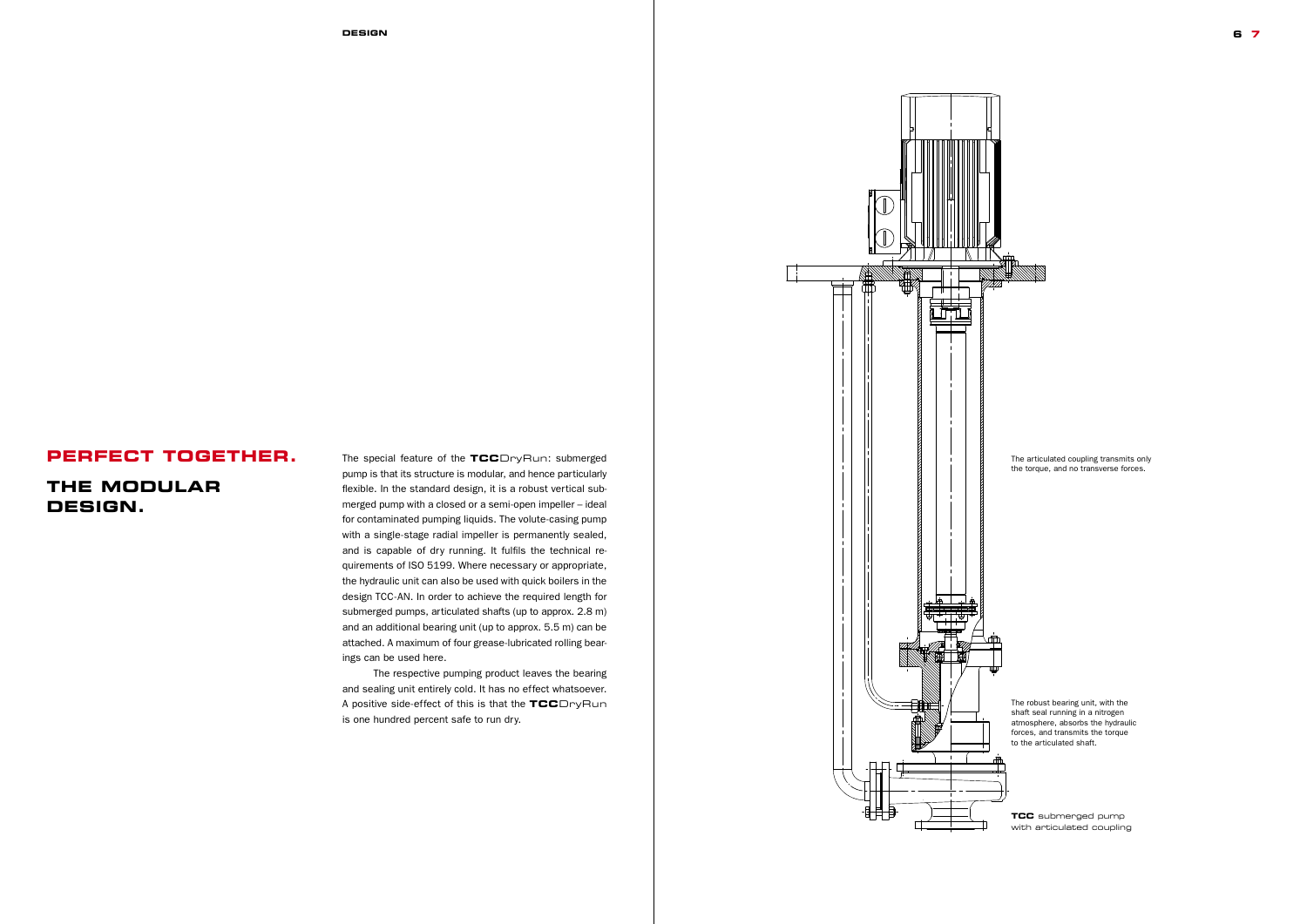The family of centrifugal pumps was already scoring points with its DryRun technology, and with the **TCC** it has now grown significantly. The newest member is the equal of the others in every respect – and particularly in terms of quality standard, availability and efficiency.

### **Medium properties.**

- **1** normally contaminated or clean pumping media
- **2** pumping media with higher solid content
- **3** gaseous, boiling-sensitive and contaminated liquids
- **4** toxic liquids for which hermetic sealing is desired
- **5** toxic liquids that are additionally also boiling-sensitive or gaseous, or for applications where automatic monitoring or residual draining are required – e.g. slop tanks in refineries

## **Design variants.**

For a wide range of requirements, standard solutions are hardly useful. What is the pumping medium? How far down is it? **TCC**DryRun has three different variants for every eventuality.





## **Well developed.**

# **Product family and variants.**

## **Design variants A, B, C**

| <b>PUMPE TYPE</b>                                                          | IMPELLER<br>GEOMETR | MAGNETIC<br>DRIVE | <b>LIP</b><br>SEAL | MEDIUM<br>PROPERTIES | <b>TENT</b><br><b>BOLID</b><br>CONTE | <b>GASEOUS</b> | BOILING          | <b>COPY</b><br>빚<br>щ<br>ត<br><b>SUIT</b><br>UBE |
|----------------------------------------------------------------------------|---------------------|-------------------|--------------------|----------------------|--------------------------------------|----------------|------------------|--------------------------------------------------|
| <b>TCC-GS</b>                                                              | closed              |                   | $\mathsf{X}$       | $\mathbf{1}$         | low                                  | low            |                  |                                                  |
| <b>TCC-OS</b>                                                              | open                |                   | $\mathsf{X}$       | 2                    | $\mathsf{x}$                         | higher         |                  |                                                  |
| <b>TCC-AN</b>                                                              | open                |                   | $\mathsf{x}$       | 2, 3                 | $\mathsf{x}$                         | high           | $\boldsymbol{X}$ |                                                  |
| <b>MPCT</b>                                                                | open                | $\pmb{\chi}$      |                    | 2,4                  | $\mathsf{x}$                         | higher         |                  |                                                  |
| <b>MPCT-AN</b>                                                             | open                | $\mathsf X$       |                    | 2, 3, 4, 5           | $\mathsf{x}$                         | high           | $\pmb{\chi}$     | $\pmb{\mathsf{X}}$                               |
| All of the pumps listed are safe to run dry and operated with sealing gas. |                     |                   |                    |                      |                                      |                |                  |                                                  |

### **Variant A:**

Basic unit with 2 rolling bearings, up to 2.8m submersion depth

### **Variant B:**

with 4 rolling bearings, up to 4m submersion depth

## **Variante C:**

with 4 rolling bearings and 2 articulated couplings, up to 5.5m submersion depth

**The concept for the TCC submerged pump is based on a modular design. This applies both to the hydraulics, which are available for everything from normal liquids to boiling-sensitive liquids containing gases and solids, and in relation to the overall size, which even for a length of 5.5m requires only a maximum of 4 rolling bearings.**